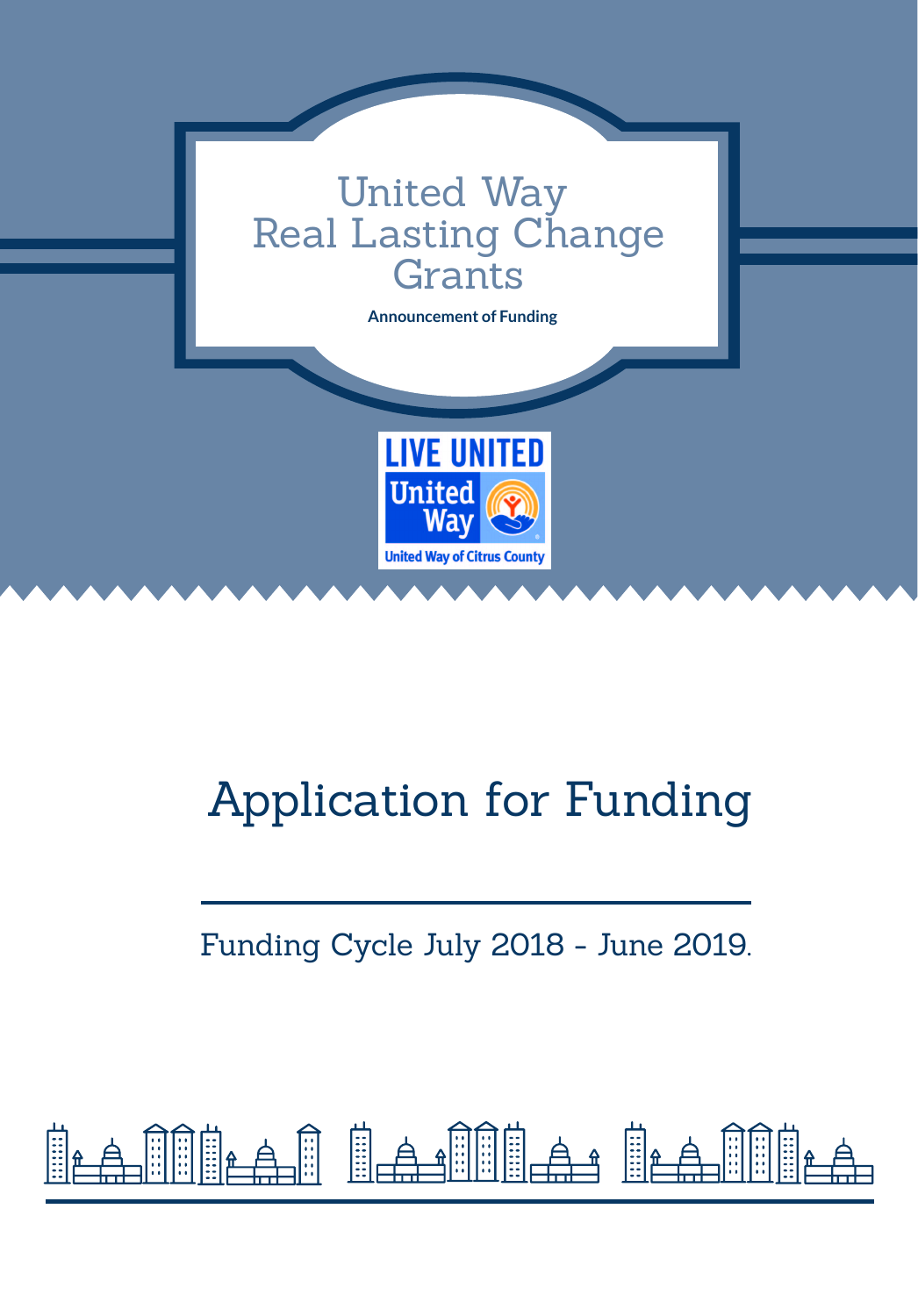### Select a Focus Area

| <b>Basic Needs</b> | Applicants should define and detail how they<br>would utilize funding to address hunger and<br>shelter needs in Citrus County.                                          |
|--------------------|-------------------------------------------------------------------------------------------------------------------------------------------------------------------------|
| <b>Education</b>   | Applicants should define and detail how they<br>would utilize funding to improve K-12 academic<br>performance in Citrus County.                                         |
| <b>Income</b>      | Applicants should define and detail how they<br>would utilize funding to support working<br>families and enable them to increase earning<br>potential in Citrus County. |
| <b>Health</b>      | Applicants should define and detail how they<br>would utilize funding to support health needs for<br>citizens of Citrus County.                                         |

### Documents Required



#### Applications Should Include

- Proof of adequate oversight for both the programmatic and financial operations of the organization
- Specify the area(s) your program targets
- Provide details about the type of programming to be provided
- Outline the potential positive impact the assistance would have on the community
- Explain how United Way funding will be used to make an existing program more robust
- Identify measurable outcomes/outputs/impact that effect permanent change with details on how they will be measured
- Case management plan must be outlined if applicable
- Include details of how the populations will be identified and accessed



- Copies of most recent tax return, financial statements and most recent audit
- Proof of insurance
- A detailed budget for the program
- A list of board members and senior management with contact information